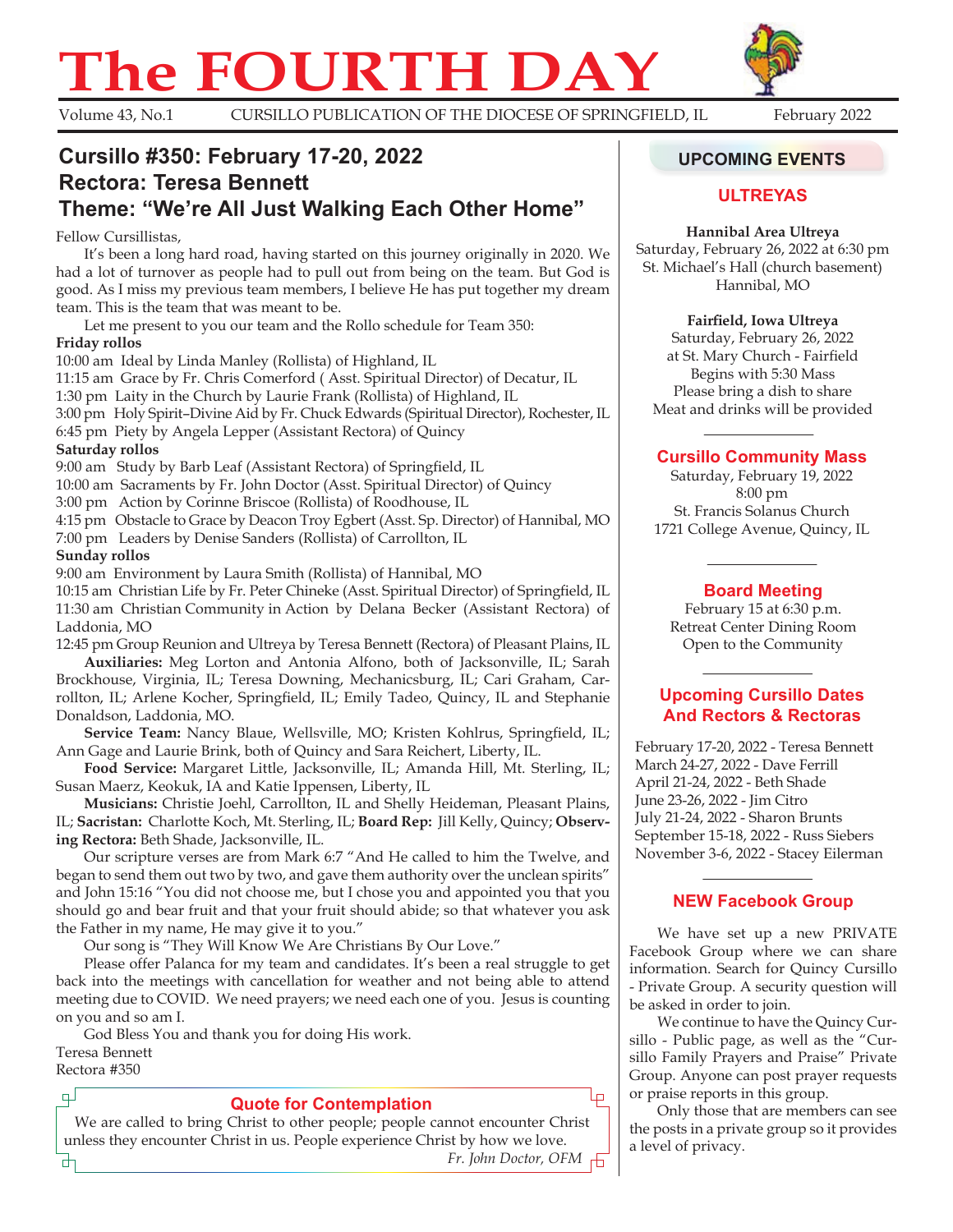#### **Lay Director Message**

#### *(This article was written on Wednesday prior to the Men's Cursillo weekend.)*

#### DeColores everyone,

According to our church calendar, we are currently in ordinary time. We are not preparing for Christ's birth and we are not preparing for Christ's death and resurrection. We are just being. I looked out my kitchen window today and it was gray and cold and it truly did look ordinary.

But this week, for the first time in almost two years, we are having a Cursillo weekend. My friends, that is anything but ordinary. It is amazing; it is a miracle and a lot of people have worked very hard to get here. Our board is made up of 8 individuals with 8 differing points of view on almost everything. But, by the grace of God, each of them were willing to put aside their own personal opinions in order to further the mission of Cursillo, which is to evangelize, to bring others to Jesus. I want to thank each of them for putting that mission first. Also a big thanks to Father John Doctor for his constant support.

From the outset, Damian McDonald's team was willing to endure any restrictions that the Board felt necessary for everyone's protection. They wanted to have a weekend and knew there would be men who would want to have an opportunity to spend that weekend with Jesus. Never once have they whined or complained about the changes that the Board has put in place. At all times, they have placed their trust in and kept their focus on Jesus. They have been creative, working within the restrictions to make the weekend special for the candidates. To the team of 349, thank you from the bottom of my heart for your support of the Board and the difficult work we did.

Now, let me tell you just a little bit about this wonderful miracle. In order to keep everyone safe, the Board determined that the weekend should be closed. In other words, nobody but team, candidates and entertainment could come into the building after providing proof of a negative Covid test. That means of course that we could not go to the Palanca Chapel to pray. Having been on weekends, we know that those prayers are absolutely necessary to raise up the candidates and team. We have had signup for the palanca chapel online for some time but we didn't know how the community would respond if they had to spend their prayer time elsewhere. As of yesterday, every hour on the palanca chart is covered and many are full to overflowing. Praise God.

Saturday night after Mass, we are hoping that we have a huge crowd outside on the south side of the Retreat Center holding up their candles and singing. The men on the weekend will process by us outside also. Please do come and join us.

My final thank you is to the entire Cursillo community. I know it has been difficult to watch as some of those things that meant so much to you were changed. You continued to pray for the Board even when you didn't necessarily agree with their decisions. And you kept loving us just like Jesus would have. We are family.

So here we are. It is actually happening. Come and be a part.

With love in the Christ that we share, Diane Lagoski Lay Director

## **Cursillo #349**



**Left to right, Row 1:** Richie Fogle, Ray Wheeler, Joe Heneghan, Fr. Chris House, Damian McDonald, Steve Van Cleave, Joe Troesser, Tyler Peters, Dave Hummel. **Row 2:** Gene Rupnik, Ryan Skolasinski, Seth Calkins, Scott Gough, Russ Rohrer, Mike Hilgenbrinck, Fr. Chase Hilgenbrinck, Adam Blaue, Denny Schumacher. **Row 3:** Oliver Davis, Tony Webb, Bob Heisdorffer, Fr. David Beagles, Dean Adam, Lucas May, Rick Edwards, Ross Brockhouse, Chad Freie, Deacon Dennis Holbrook. **Row 4:** Scotty DeWolf, Kurt Welker, Lou Hagenbruch, Bill Hanks, Mark Lipcamen, Matt Heldt, Tom Moore, Mark Novak, Greg Wittland, David Stammeyer, Dave Ferrill. **Row 5:** Brad Genenbacher, Crag Schafer, Darin Huntley, Nick Kamp, David Orthwein, Mike Bickhaus, Jeff Hibbs, Rodney Brumbaugh, BJ Menne, Tim Bealor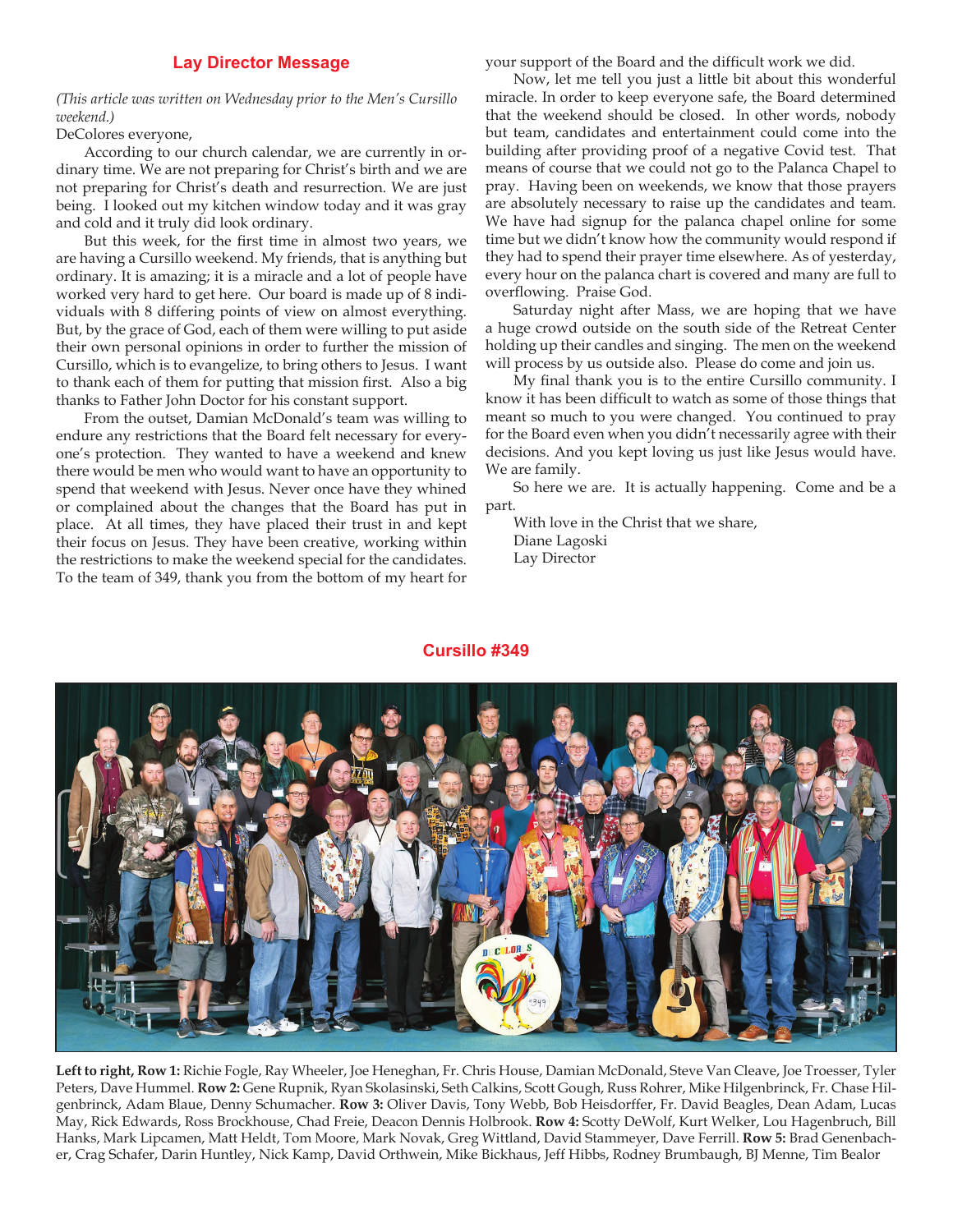## **Communication and Area Reps**

Getting information out to keep the community informed and involved is always a challenge. We have Area Reps. in place in our local communities that receive information from the Board and other committees. Information includes a listing of candidates before each weekend, board meeting minutes and final rosters when a weekend is completed. Please reach out to the Area Rep closest to you and let them know you would like to receive this information.

**Bowling Green, MO** Vernon Korte 573-470-3611 vkkorte@gmail.com Marie Korte 573-324-8300 korte.marie113@gmail.com

**Brown County, IL** Robin Coggshell 217-593-7285 rccogg@adams.net

**Camp Point, IL** Gail Mast 217-617-1730 Gary Mast 217-617-1731 gailandgary92@gmail.com gmast1962@gmail.com

**Fairfield, IA** Tom and Esther Urban 641-919-4896 esther@chimscan.net

**Greene County, IL** Christie & Regan Joehl 217-416-0839 greenecountycursillo@gmail.com

**Hannibal, MO** Anne Peterson 573-795-6601 louannapeterson@gmail.com

**Hardin, IL** Tim & Maria Carmody 618-576-2662 mam.carmody@gmail.com

**Highland/Collinsville** Paula Rehkemper 618-558-4615 paulareh@gmail.com Angi Scott 618-791-6730 bascott@charter.net

**Jacksonville, IL** Carrie & Beaux Cole 217-371-1742 Corinne & Caleb Briscoe 217-473-9002 jax.area.rep@gmail.com

**Jersey County, IL** Brian & Katie Forrester 217-371-0220 ktnkruns82@hotmail.com

**Keokuk, IA** John & Patti Runge 319-524-1009 jreushus@msn.com

**Liberty, Mendon, St. Joseph-Quincy** Pam Arnold 217-257-3183 pamarnold@hotmail.com

**Lincoln & St. Charles Counties, MO** BJ & Janey Menne 636-358-1694 or 1695 cursillotroyarearep@gmail.com

**Martinsburg, MO** Dcn. Ron & Sherri Deimeke 573-492-6417 martinsburgcursillorep@gmail.com

**Monroe City, MO** Laurie Assell 217-257-7705 MCcursillo@gmail.com

**Montgomery City, MO** Dennis & Judy Cobb 573-386-3579 dncjjc@ktis.net

**Mt. Pleasant, IA** Mary Ann Messer 319-931-6022 Steve Messer 319-931-1639 mamesser49@gmail.com

**Nauvoo, IL** Patty Marshall 217-852-3652 innkeeperpatty@gmail.com

**Palmyra, MO** Teresa Hays 573-629-8626 teresahays@centurylink.net

**Quincy, IL – St. Anthony** Pat Veile 217-592-2149 Andy Veile 217-209-1718 veilebunch7@gmail.com

**Quincy, IL – St. Francis** Russ Rohrer 217-217-3573 Terri Rohrer 217-617-7778 Russ: steem1@earthlink.net

**Quincy, IL – Blessed Sacrament** Michael Grant 217-224-2166 mjgrant54@adams.net

**Quincy, IL – St. Peter** Dwight and Barb Seeley 217-224-5615 dwight.seeley@comcast.net

**Shelby County, MO** Paula Gough 573-248-5828 Scott Gough 573-231-5828 spgough1@gmail.com

**Springfield, IL** Jim and Barb Leaf 217-585-6964 jwl5734@gmail.com

#### **BOARD OF DIRECTORS AND COMMITTEES**

Next Board Meeting February 15 at 6:30 p.m. Retreat Center Dining Room

LAY DIRECTOR Diane Lagoski 217-257-9827 dlagoski@hotmail.com

ASSISTANT LAY DIRECTOR Ed Holthaus 217-430-9536 elholthaus@adams.net

SPIRITUAL DIRECTOR Fr. John Doctor, OFM 314-308-2913

BOARD MEMBERS Tom Becker 573-473-8262 tbecker@alsatwireless.com Ann Gage 217 257-4392 agage1948@yahoo.com Mike Grant 217-617-0879 mjgrant54@adams.net Pat Holbrook 217-257-2570 dennispat717@gmail.com Patty Marshall 217-852-3652 innkeeperpatty@gmail.com Jill Kelly 217-257-6389 masonjill54@yahoo.com Tim Oitker 217-257-6951 tim.oitker@adams.net Greg Wittland 217-43908001 gwittland@encompasslifeandwealth.com

TEAM APPLICATIONS Phil & Brenda Leatherman 573-588-2523 littleaz78@yahoo.com

CANDIDATE APPLICATIONS quincycursillonfp@gmail.com

NAME TAGS Billie Huebotter 217-430-4406 mhuebotter22@hotmail.com

PALANCA CHAPEL SIGNUP<br>Bob Gough 217 Bob Gough 217-577-8044 bobgough1966@yahoo.com

PALANCA LETTERS palancaletters@quincycursillo.com

NEWSLETTER AND WEBSITE EDITOR Marie Korte 573-324-8300 marie@mkwebconcepts.com

NEWSLETTER ADDRESS CHANGES Hal Klaus 618-973-4048 updateaddress@quincycursillo.com Email version update at: www.quincycursillo.com under Newsletter tab